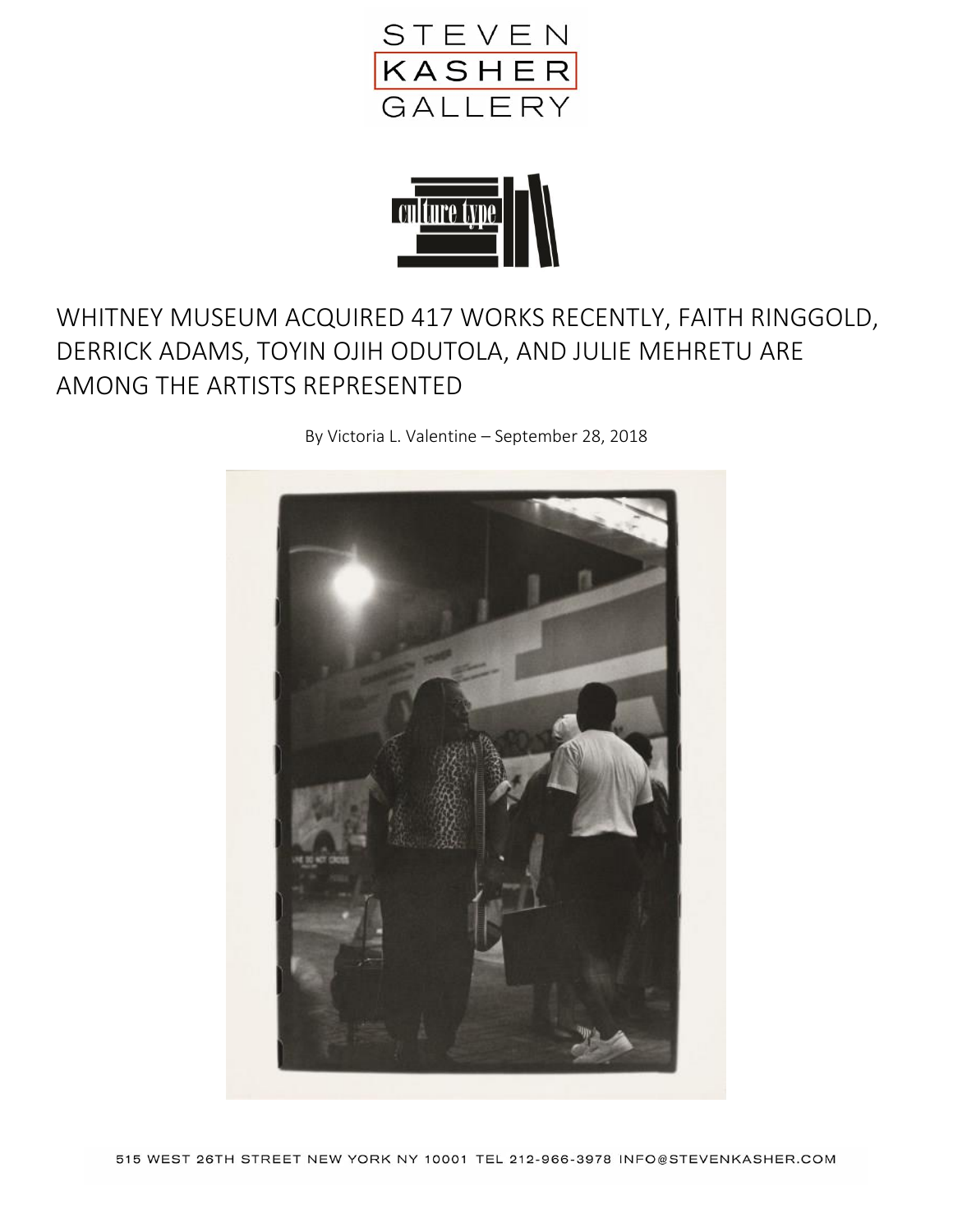

FOR A YEAR, THE WHITNEY MUSUEM of American Art displayed "Hate Is a Sin Flag" a 2007 work by Faith Ringgold. It is a relatively small print, about 19 inches square, that makes a profound statement. On view recently in the collection exhibition "An Incomplete History of Protest: Selections from the Whitney's Collection, 1940–2017," the work directly criticizes the institution and recounts the artist's experience protesting in front of the Whitney in 1968.

The Whitney announced the acquisition of 417 works of art over the past year. The museum added three works by Riggold, including "Hate Is a Sin Flag." More than two dozen African American artists are represented among the new acquisitions, made between September 2017 and September 2018, including Derrick Adams, Dawoud Bey, Melvin Edwards, Julie Mehretu, and Kara Walker. The additions to the collection by black artists—about three dozen works—represent approximately nine percent of the recent acquisitions.

The museum has acquired three drawings by Toyin Ojih Odutola that were featured in "To Wander Determined," her first solo museum exhibition in New York. The works include "Industry (Husband and Wife)," a double portrait executed in 2017 with charcoal, pastel and pencil.

The acquisitions also include 62 artists whose work is entering the museum's collection for the first time. African American artists Ja'Tovia Gary, Marlon Riggs, Ming Smith, Samuel Levi Jones, Sable Elyse Smith, Saya Woolfalk, Adams, and a few others, are among them.

"The Whitney's recent acquisitions—especially by those artists new to the collection—will allow future curators to present our current moment in all of its complexity, subtlety, and frequent beauty. We thank all of the patrons who have helped make these acquisitions possible and the artists for entrusting us with the future lives of their work," David Breslin, the director of the museum's collection said in a statement.

"The Whitney's recent acquisitions—especially by those artists new to the collection—will allow future curators to present our current moment in all of its complexity, subtlety, and frequent beauty." — David Breslin, Director of the Whitney's Collection.

The museum deepened its holdings of several artists already represented in its collection, adding works by Bey, Mehretu, Walker, and Rashid Johnson, among others. The Whitney already owned two photographs and two prints by Johnson and acquired "Black Steel in the Hour of Chaos" (2008), a steel sculpture that stands more than 11 feet high.

Fifteen works by Mehretu were in the collection (the first acquired in 2004) before the museum added "Epigraph, Damascus" (2016). The six-panel editioned etching debuted in "Julie Mehretu: Hoodnyx, Voodoo and Stelae," the artist's 2016 exhibition at Marianne Goodman Gallery in New York.

In its description, the gallery said the work "presented, infusing elements from architectural renderings of buildings in Damascus, Syria—columns, porticos, and arches—drawn upside-down. The magnitude of Epigraph